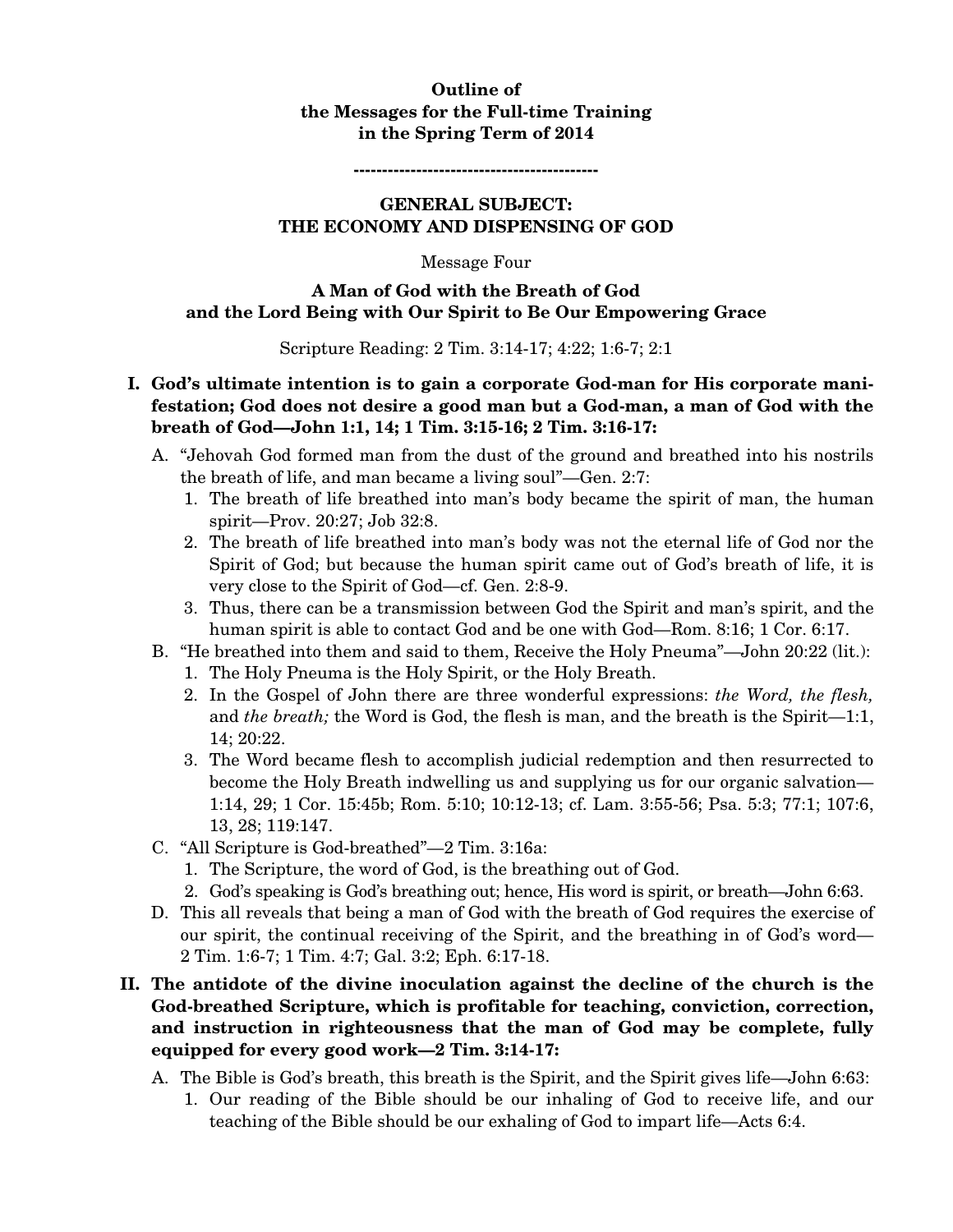- 2. We need to read the Bible by means of all prayer and petition in the spirit to inhale God, and we need to minister the word as the Spirit to exhale God into others—Eph. 6:17-18; Acts 6:10; 2 Cor. 3:6.
- B. On God's side, the Bible is God's breathing; on our side, the Bible is for us to receive the breath of God as our profit in four matters: teaching, conviction, correction, and instruction in righteousness:
	- 1. Teaching equals revelation; to teach is to roll away the veil so that others may see something of the Triune God and His economy—Eph. 1:17; 3:9.
	- 2. Conviction comes from the revelation that we have seen; whenever we see something of God, we realize our mistakes, wrongdoings, shortcomings, and sins, and the result is that we are convicted and reproved; the more we see God, know God, and love God, the more we abhor ourselves and deny ourselves—Isa. 6:1-8; Job 42:5-6; Matt. 16:24.
	- 3. Correction follows conviction and is a matter of setting right what is wrong, turning someone to the right way, and restoring to an upright state—cf. 7:13-14; James 5:19-20.
	- 4. Instruction in righteousness is to be divinely instructed to enjoy Christ as our livedout righteousness and to be divinely disciplined in being right with God and with man—Phil. 3:9.
- C. The issue of God's breathing out of Himself through the Scripture for teaching, conviction, correction, and instruction in righteousness is that the man of God becomes complete, fully equipped for every good work—2 Tim. 3:17:
	- 1. A man of God is a God-man, one who partakes of God's life and nature (John 1:13; 2 Pet. 1:4), thus being one with God in His life and nature (1 Cor. 6:17) and thereby expressing Him.
	- 2. God's breathing produces God-men; we need to continually inhale the Triune God by reading the Scripture with prayer to receive revelation, conviction, correction, and instruction in righteousness.

# **III. To receive the word of God as the breath of God in order to be constituted with God is also to receive the word of God as the sword of the Spirit in order to slay God's adversary—Eph. 6:17-18a:**

- A. Satan is not only the enemy outside of us but also the adversary inside of us; to deal with this inward adversary, we need to experience the killing power of the word, praying over the constant word of the Bible so that it becomes the instant word of the Spirit—John 6:63; Eph. 5:26; Rev. 2:7.
- B. The sword, the Spirit, and the word are one; when the constant word in the Bible becomes the instant word (the applied word spoken at the moment by the Spirit in any situation), that word is the Spirit as the sword that kills the adversary—Heb. 4:12.
- C. The more we take the word of God by means of all prayer in spirit, the more the negative elements in our being are slain; eventually, the self, the worst foe of all, the enemy of the Body, will be put to death—cf. Rev. 1:16; 2:16.
- D. Whenever we are troubled by something negative within us, we should take the word of God by means of prayer in spirit; when the negative things in us are killed through pray-reading the Word, the Lord is victorious.
- E. We are preserved in the church life and in the ministry by receiving the word as the Spirit to be the killing sword, which is a spiritual antibiotic to kill the "germs" within us so that we can live a healthy Body life, a healthy church life.